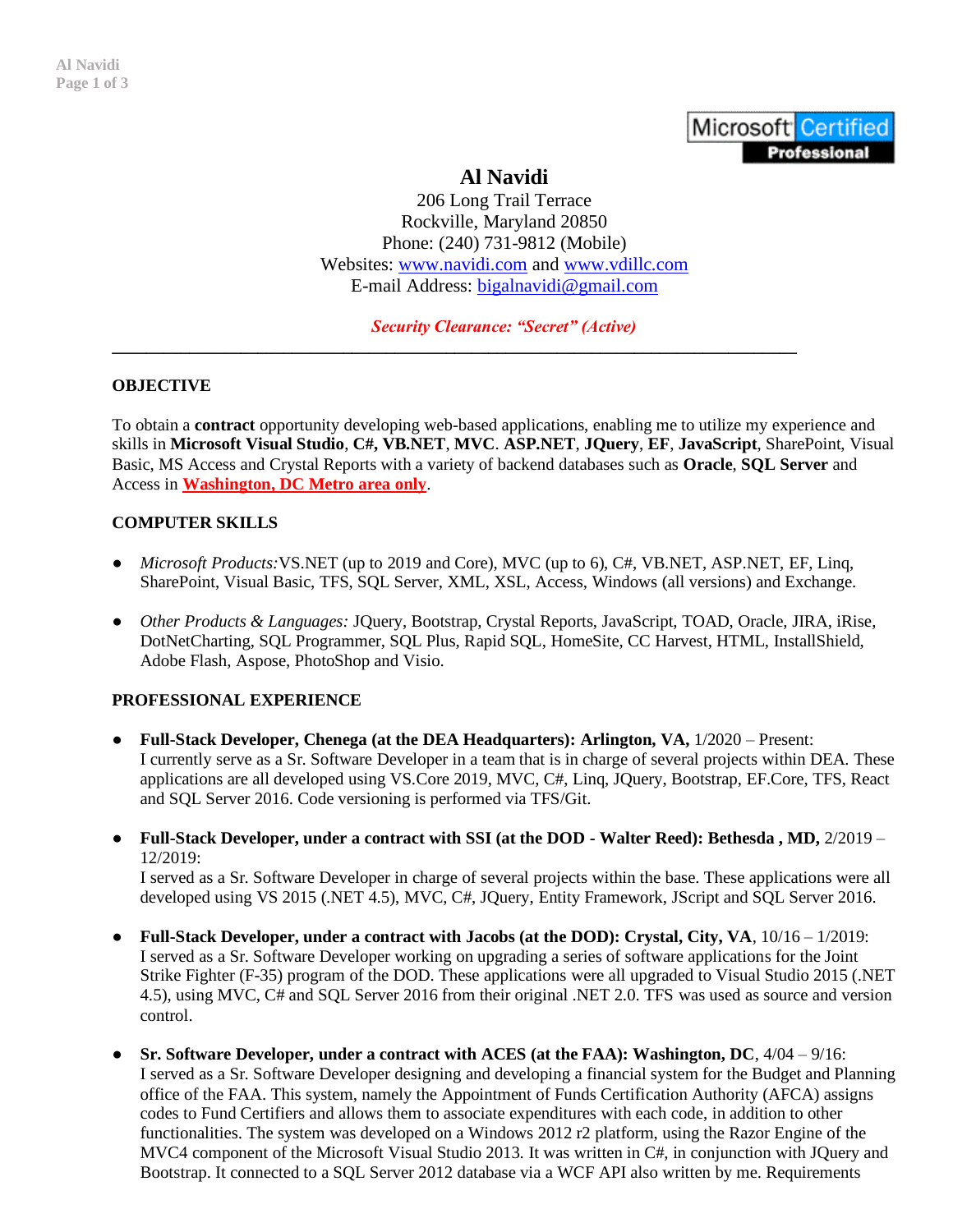were collected in an agile environment and maintained in JIRA. All mock-ups were developed using iRise. Code versioning was performed via GIT and all information pertaining to the system was saved in a SharePoint repository.

I also served as a Sr. Software Developer and Technical Lead at the Spectrum Management Office of the FAA. My duties included creating multiple rapid prototypes (RAD) in MS Access 2010. Once the RAD was approved by the client, I developed full-blown web-based systems using Microsoft.NET 2010 (and 2013), VB.NET, C#, JavaScript, JQuery, MVC and Oracle 12i, following the RAD and in an Agile development environment. Reporting in all these systems was done via either Crystal Reports or third-party tools such as **Aspose**. We also used third party components such as **Telerik** for some of the projects. These systems covered a variety of applications, but mainly in the Frequency Management and Spectrum arena and nearly all in a classified environment. All sites complied with Section 508 of ADA.

In addition, I worked on several projects using SharePoint 2010-13. These projects involved assigning various rights and permissions to users, maintaining existing sites and creating new ones.

- **Sr. Web Developer, VDI under a contract with Intercomfed: Springfield, VA**, 1/02 4/04: I served as a Sr. Software Developer on the iPost project for the Department of State / IRM. This web-based system, which also complied with Section 508 of ADA, consisted of a portal that contained a digital dashboard and several types of graphs and charts describing the data collected from various systems located at DoS posts worldwide. The data was displayed in both graphical and tabular formats. The system was built on a Windows 2003 Server platform and stored the data in a SQL Server 2000 database. The communication between the forms and the database was done via stored procedures. The technologies and tools used in this system consist of Visual Studio.NET, VB.NET, ASP.NET, XML, XSL, XSLT, SQL Server 2000, GDI+ and DotNetCharting graphs.
- **Sr. Software Developer, VDI under a contract with Freddie Mac**, McLean, VA, 6/01 1/02: I served as a Sr. Software Developer on several financial systems for Freddie Mac's Multifamily branch. These systems used Visual Basic and COM and were tied to a Sybase database via stored procedures and triggers and operated on a Win 2000 platform. All reporting on this project was done via Crystal Reports 8.
- **Sr. Web Developer, VDI under a contract with Viatech**, Washington, DC, 12/98 5/01: I served as a Sr. Web Developer on several projects for the USDA. The majority of these projects, which all complied with Section 508 of ADA, used Visual Basic 6.0, COM, ASP, XML, VBScript and JavaScript and were tied to a Sybase 12 database via stored procedures and on a Windows NT 4.0 platform. I also developed a Visual Basic project that retrieved e-mails from an Exchange 2000 server on a Windows 2000 Advanced Server platform using the Collaborative Data Object (CDO) and Active Directory, then detached the attachments and stored them in a SQL Server 2000 database.
- **Sr. Web Developer, VDI under a contract with SI International, Inc.**, McLean, VA, 12/98 1/00: I served as a Sr. Web Developer on the Olympic Visa Information Database (OVID) system for the Department of State. This system was built on a Windows 2000 platform, using Visual InterDev to develop the ASP, VBScript and JavaScript code, Microsoft Transaction Server (MTS) and Internet Information Server (IIS) 5.0 as the middle tier to store the COM+ business objects and Oracle 8i as the backend database. All COM+ objects for this system were developed using Visual Basic 6.0. The system, which also interfaced with the FBI, INS and CIA systems, supported the activities of the 2002 Salt Lake City Olympics by storing, processing and tracking detailed information on all applicants, providing management reports and issuing identity cards.
- **Sr. Developer, VDI under a contract with Sodexho Marriott Services,** Gaithersburg, MD, 10/98 12/98: I served as a senior software developer working on a full life cycle web-based survey application and a clientserver Food Production System for Sodexho Marriott Services (SMS). The web-based application pertained to a Unit Site Survey that the unit managers would access to update their site information. This application was developed using Visual InterDev 6.0, ASP, VBScript and JavaScript and was linked to an Access 2000